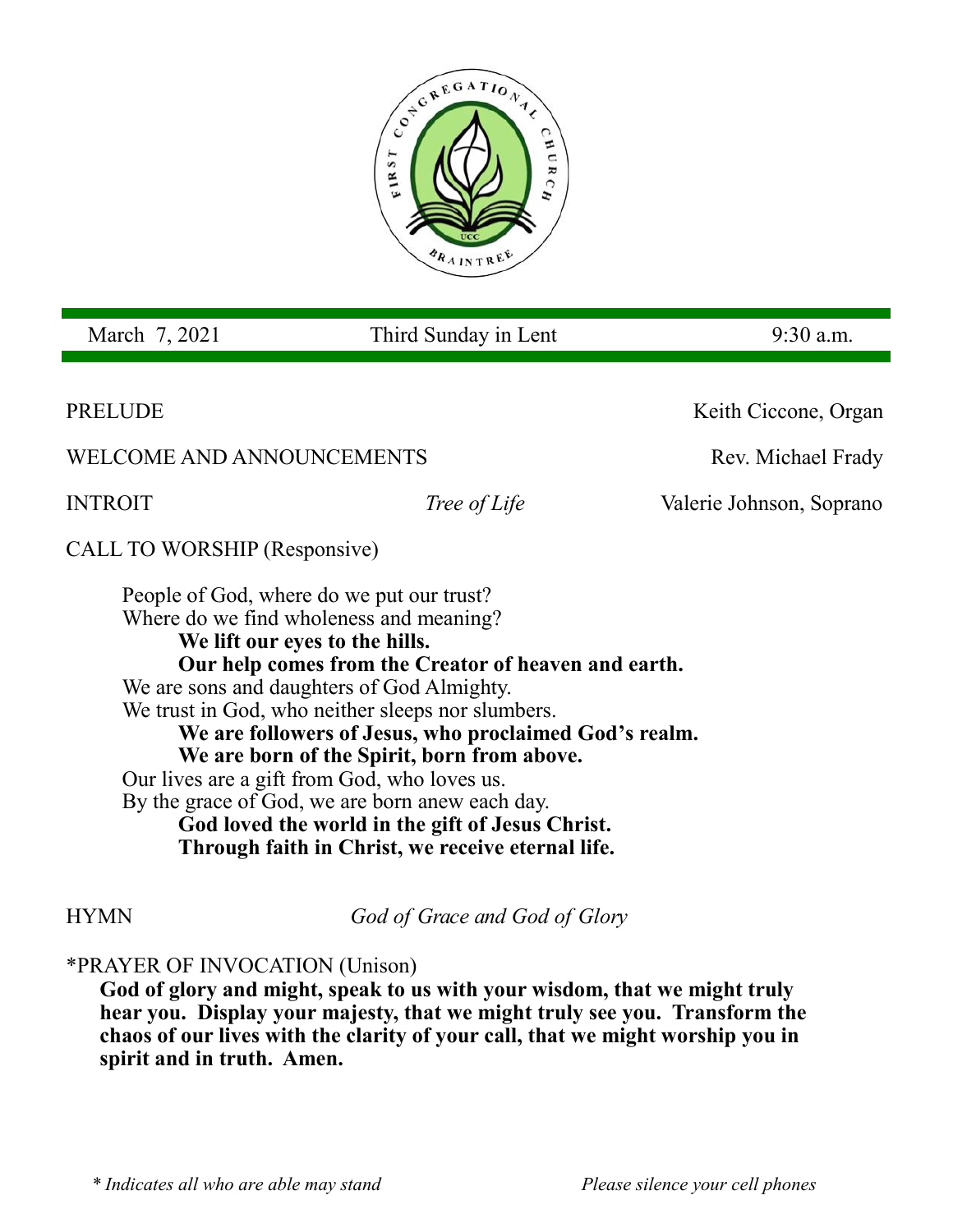## \*GLORIA PATRI

*Glory be to the Father, and to the Son, and to the Holy Ghost. As it was in the beginning, is now and ever shall be. World without end. Amen. Amen.* 

### SCRIPTURE READING John 4: 5-30, 39-42

#### **SERMON "The Woman at the Well"** Rev. Michael Frady

### MUSIC RESPONSE

### PASTORAL PRAYER Rev. Suzy Aja Burba

## LORD'S PRAYER

**Our Father, who art in heaven, hallowed be Thy name. Thy kingdom come, Thy will be done on earth as it is in heaven. Give us this day our daily bread, and forgive us our debts, as we forgive our debtors. And lead us not into temptation, but deliver us from evil. For Thine is the kingdom and the power and the glory for ever. Amen.**

# INVITATION TO THE OFFERING

## **OFFERTORY**

## \*DOXOLOGY

*Praise God, from whom all blessings flow. Praise Him, all creatures, here, below. Praise Him, above, ye heav'nly hosts. Praise Father, Son and Holy Ghost. Amen*

# **\*PRAYER OF DEDICATION**

May the gifts we bring be gifts of love. May the offerings be of our hearts. May each gift be blessed by your grace, that others may know the truth of your wisdom and your love. Amen.

### THE LORD'S SUPPER

Communion Hymn *Fill My Cup, Lord* 

Invitation

### **Prayer of Confession**

**God of grace and glory, forgive us when our failed faith causes us to stumble or stop on this journey with Christ. Bless us with faith that hopes against all hope, so that we may trust in your promises and walk in your ways. Lift us up, that we may be guided by your Spirit as we continue on the path to new life. Amen.**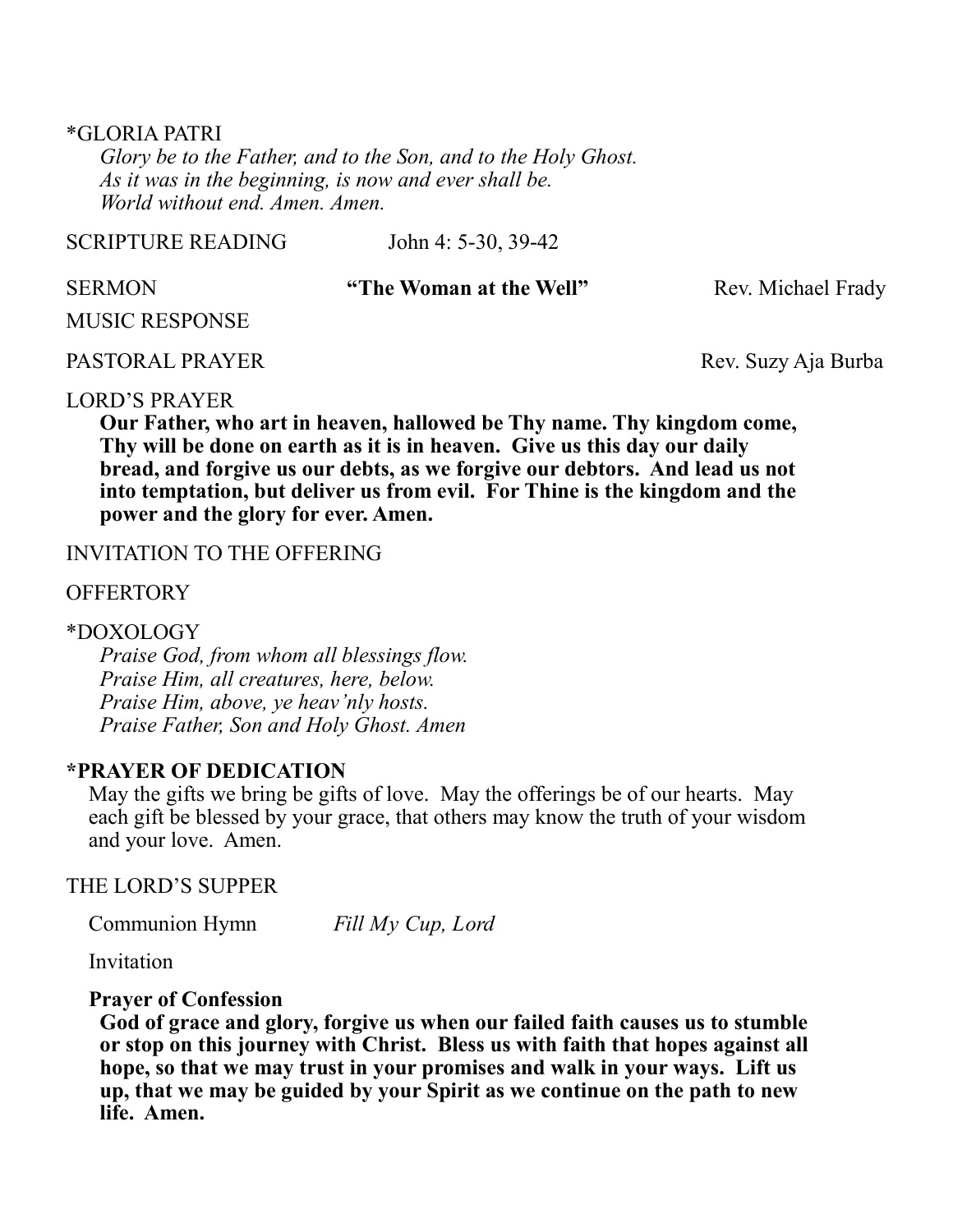Assurance of Grace

**Consecration** 

Words of Institution

Sharing the Bread and Cup

Prayer of Thanksgiving

\*HYMN *O Master, Let Me Walk With Thee* 

**BENEDICTION** 

**POSTLUDE** 

ี่





**Easter Flower Orders**  Deadline to order is Thursday, March 18th [Click here to download the order form.](file:///C:/Users/fccbr/Documents/Flower orders/Easter order form 2021.pdf)

**Zoom Coffee Hour** Sun, 3/7 @ 11 Join Zoom Meeting [https://us02web.zoom.us/j/8549377165?](https://us02web.zoom.us/j/8549377165?pwd=QmRBUXh5TTdrV0l6VGovNEZWRFcwUT09) [pwd=QmRBUXh5TTdrV0l6VGovNEZWRFcwUT09](https://us02web.zoom.us/j/8549377165?pwd=QmRBUXh5TTdrV0l6VGovNEZWRFcwUT09)

Meeting ID: 854 937 7165 Passcode: FCC1707

**Youth Group**  Sunday, March 7 at 1pm on Zoom

**Upcoming Meetings** (all on Zoom @ 7pm) **Worship Ministry—**Tues, 3/9 **Leadership Ministry—**Tues, 3/16 PRUDENTIAL—Tues,  $4/6$ 

## **The March "Drive and Drop" Food Drive was a big success!**

Thank you to all First Church members and members of the community who donated. Special thanks to Pastor Suzy and Mary Iantosca for collecting and delivering the goods to the Marge Crispin Center.